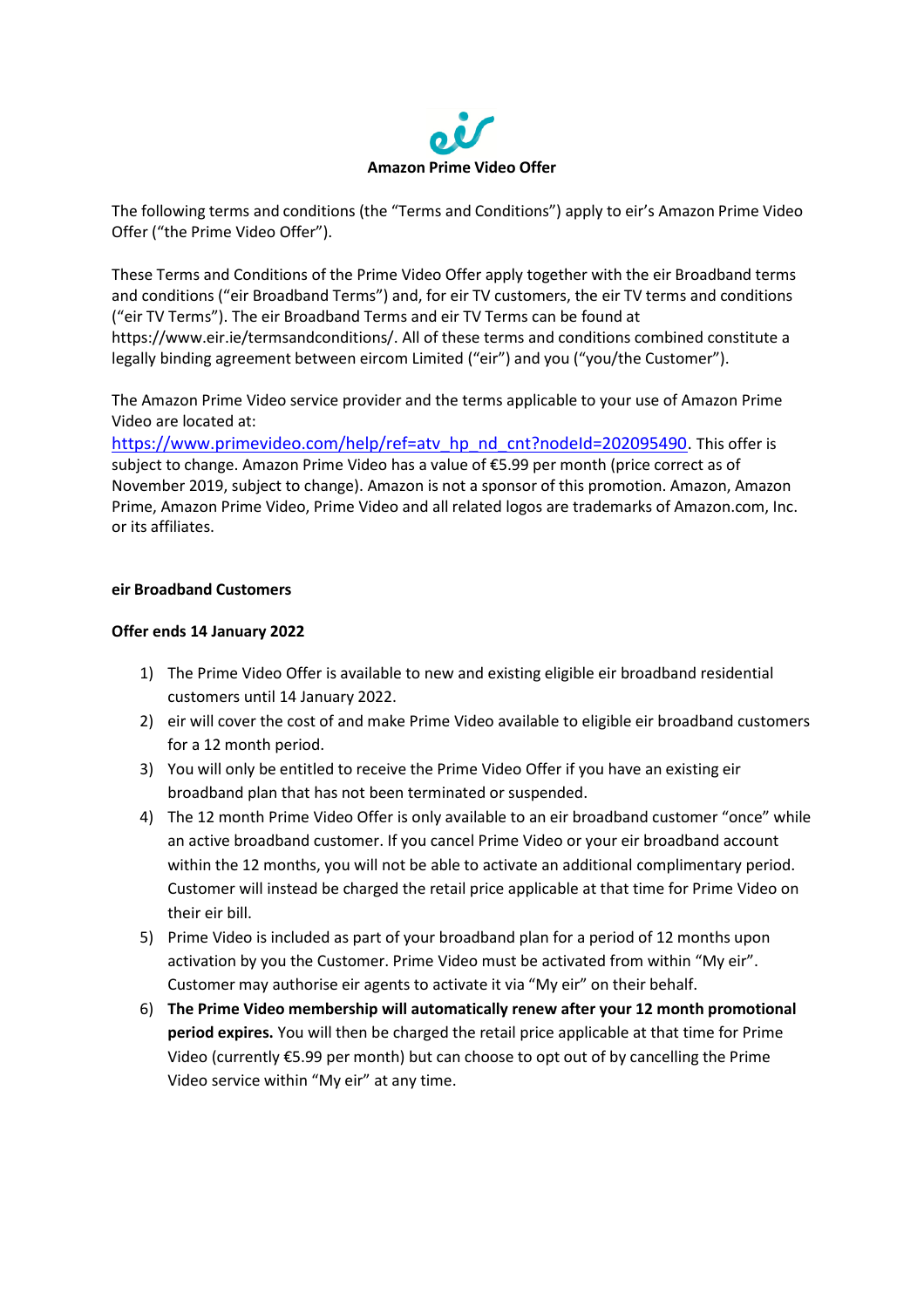## **eir TV Customers**

### **Offer available until further notice**

- 1) The Prime Video Offer is available to new and existing eligible eir TV customers.
- 2) eir will make Prime Video available complimentary to eligible eir TV customers until further notice.
- 3) You will only be entitled to receive the Prime Video Offer if you have an existing eir TV plan that has not been terminated or suspended.
- 4) eir reserves the right to withdraw the Prime Video Offer for eir TV customers upon 30 days' notice to you.
- 5) Prime Video is included as part of your eir TV plan upon activation by you the Customer. Prime Video must be activated from within "My eir".

#### **General**

- 1) If you have an existing Amazon Prime membership and wish to avail of this Prime Video promotion, you will need to cancel your Amazon Prime membership before availing of the 12-month Prime Video membership paid for by eir.
- 2) Amazon or its affiliates own and operate the Amazon Prime Video service. eir is not responsible for the content within Prime Video. User experience and content may vary. See the Prime Video Content Policy Guidelines for more information: [https://www.primevideo.com/help/ref=atv\\_hp\\_nd\\_nav?nodeId=GNTRMYXDRKH5WYKP](https://www.primevideo.com/help/ref%3Datv_hp_nd_nav?nodeId=GNTRMYXDRKH5WYKP)
- 3) Eir is not liable for any additional charges that a Customer may incur by purchasing/renting any additional Prime Video content (including without limitation movie, television or pay per view content) which is not included in the basic Prime Video membership package.
- 4) In relation to your use of Prime Video, you will be responsible for (i) any costs incurred whereby you exceed the monthly download limit of your eir broadband internet connection or (ii) any costs incurred whereby you exceed the monthly data allowance limit of your eir Mobile plan or (iii) if you are on another mobile network, any costs charged by your service provider in relation to the provision of the mobile network coverage necessary to use the Prime Video. If you are on a third party mobile network you should check with your service provider for data related costs and monthly data limitations.
- 5) The Prime Video service is made available via eir's network under an agreement between eir and Amazon. If our agreement with Amazon ends and the Prime Video service can no longer be provided to you through eir, eir will give you written notice of this fact and tell you the date that your access to the Prime Video service through eir will end and your options to continue the membership directly with Amazon.

In the event of any conflict relating to the operation of the Prime Video Offer, these Terms and Conditions of the Prime Video Offer shall prevail. Terms not herein defined shall have the meaning ascribed to them in the eir Broadband Terms and eir TV Terms. In the event of any conflict related to your use of Prime Video and the Prime Video Terms of Use, the Prime Video Terms of Use shall prevail.

- 6) **Ending the Service**: You can cancel your monthly Prime Video membership via My eir at any time. You are liable for any charges beyond the promotional period.
- 7) **Information collected and/stored on your device**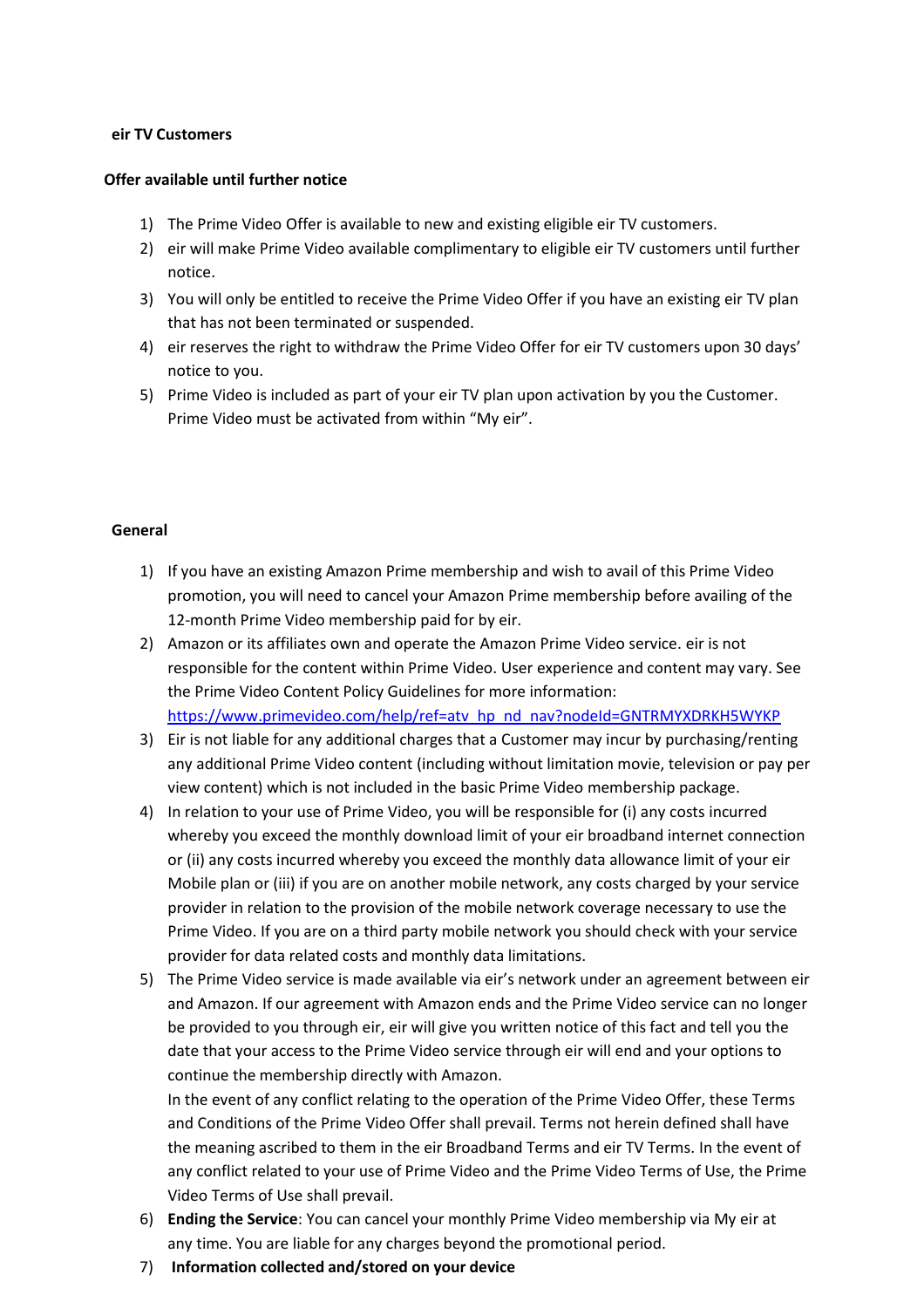a. In order to use the Prime Video service you will need to download and install the Prime Video App on your compatible device via the Google Play / Apple App Store including TVOS app store.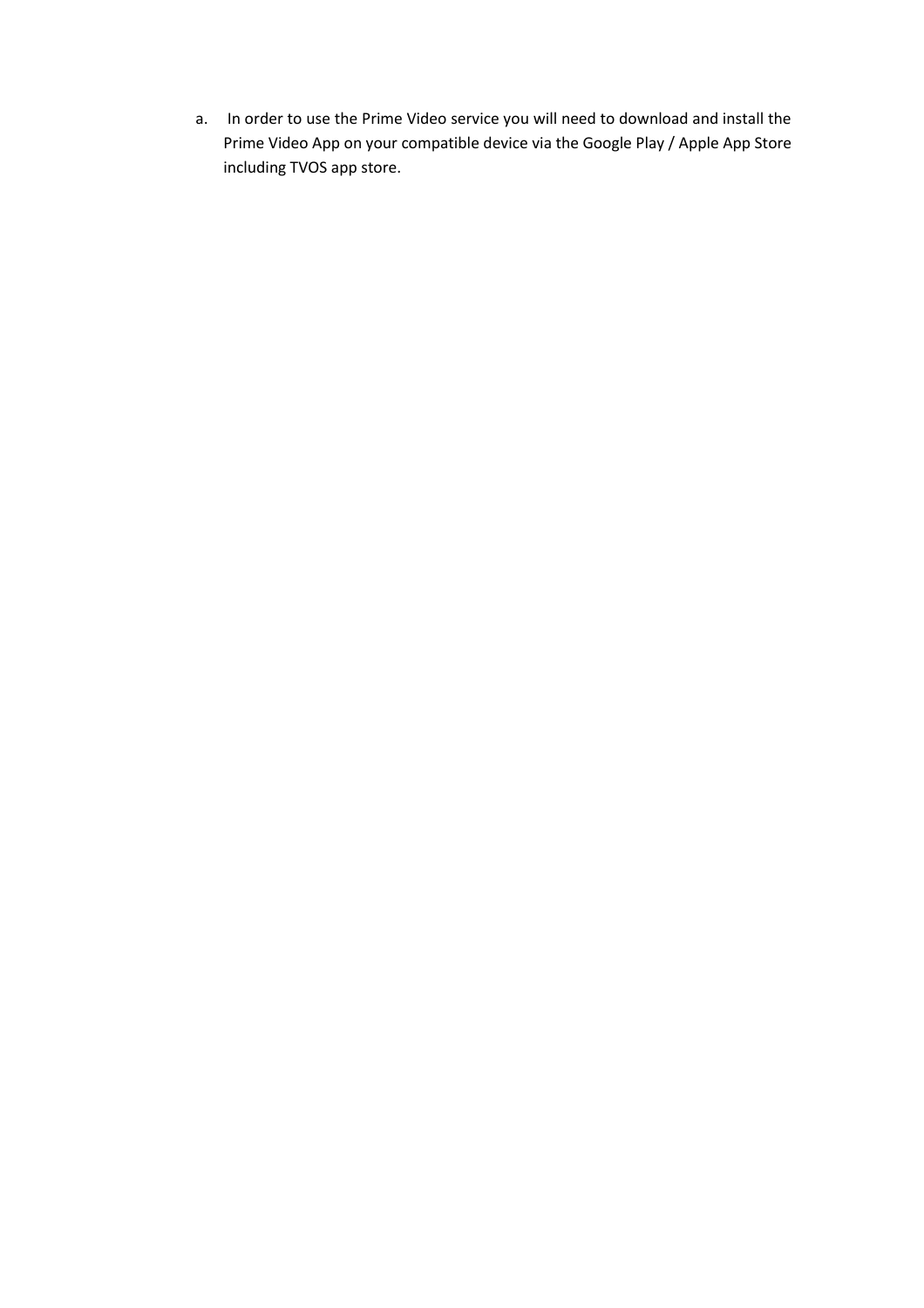- b. The information provided to your relevant app store provider upon registering for the Prime Video Service will be collated and used by the relevant App store provider in accordance with their privacy policy.
- 8) **Privacy and Personal Information:** To use Prime Video you will be required to create a Prime Video subscription, this account and relationship is between you and Amazon. eir will only be responsible for billing the Customer for same.

# 9) **Subscription Payments**

- a. Any fees payable by you for your use of the Prime Video service are payable in accordance with your eir contract.
- b. If you have missed any payments you owe, eir can suspend either the provision of the Service or your access to the Service without giving you notice.

# 10) **Liability**

- a. We will not be responsible or liable under these Terms and Conditions for any loss or damage caused by:
	- i. failure, interruption or delays to Prime Video service caused by events outside our reasonable control;
	- ii. your negligence or your failure to follow our reasonable instructions or these Terms and Conditions;
	- iii. us or our employees or agents in circumstances where:
		- 1. there is no breach of a contractual obligation or legal duty of care owed to you by us or our employees or agents;
		- 2. such loss or damage is not a reasonably foreseeable result of any breach;
	- iv. or to the extent that such loss or damage results from any breach by you of these Terms and Conditions;
	- v. any incompatibility of the Prime Video service /app with any hardware and/or software on your mobile phone;
	- vi. any errors, viruses or bugs present in or arising from your use of the Prime Video service that are not caused by or attributable to us;
	- vii. any other matter that is outside of our reasonable control including without limitation, any act or default of any third party supplier, device manufacturer or provider of a device operating system.
- b. Nothing in these Terms and Conditions limits our liability for death or personal injury caused by our negligence, fraud or fraudulent misrepresentation or for any matter that we cannot exclude or limit as a matter of law.

## 11) **Changes to these Terms and Conditions**

- a. We may make changes to these Terms and Conditions from time to time. We will give you 30 days' notice of any changes that affect you.
- b. If we reasonably believe a change will not disadvantage you we may include it without notice. Your first use of the Prime Video service after you have been notified of the changes will constitute acceptance of such changes.